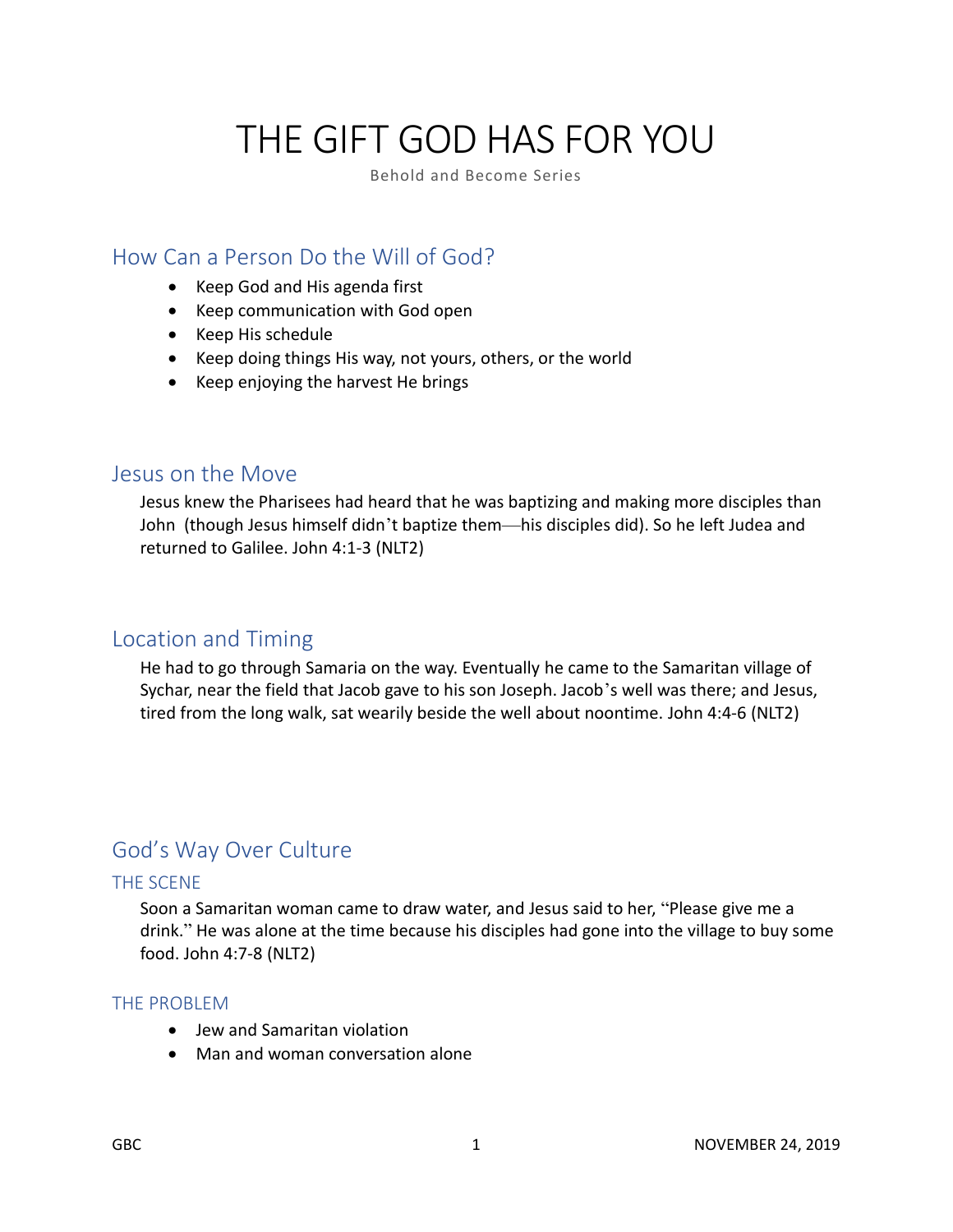# The Gift God Has For You

The woman was surprised, for Jews refuse to have anything to do with Samaritans. She said to Jesus, "You are a Jew, and I am a Samaritan woman. Why are you asking me for a drink?" Jesus replied, "If you only knew the gift God has for you and who you are speaking to, you would ask me, and I would give you living water." John 4:9-10 (NLT2)

## Spiritual Dullness

"But sir, you don't have a rope or a bucket," she said, "and this well is very deep. Where would you get this living water? And besides, do you think you're greater than our ancestor Jacob, who gave us this well? How can you offer better water than he and his sons and his animals enjoyed?" John 4:11-12 (NLT2)

# Fresh, Bubbling, Eternal Life

Jesus replied, "Anyone who drinks this water will soon become thirsty again. But those who drink the water I give will never be thirsty again. It becomes a fresh, bubbling spring within them, giving them eternal life." "Please, sir," the woman said, "give me this water! Then I'll never be thirsty again, and I won't have to come here to get water." John 4:13-15 (NLT2)

#### Bam! Truth!

"Go and get your husband," Jesus told her.

"I don't have a husband," the woman replied.

Jesus said, "You're right! You don't have a husband— for you have had five husbands, and you aren't even married to the man you're living with now. You certainly spoke the truth!" John 4:16-18 (NLT2)

#### Got It, Lost It

"Sir," the woman said, "you must be a prophet. So tell me, why is it that you Jews insist that Jerusalem is the only place of worship, while we Samaritans claim it is here at Mount Gerizim, where our ancestors worshiped?" John 4:19-20 (NLT2)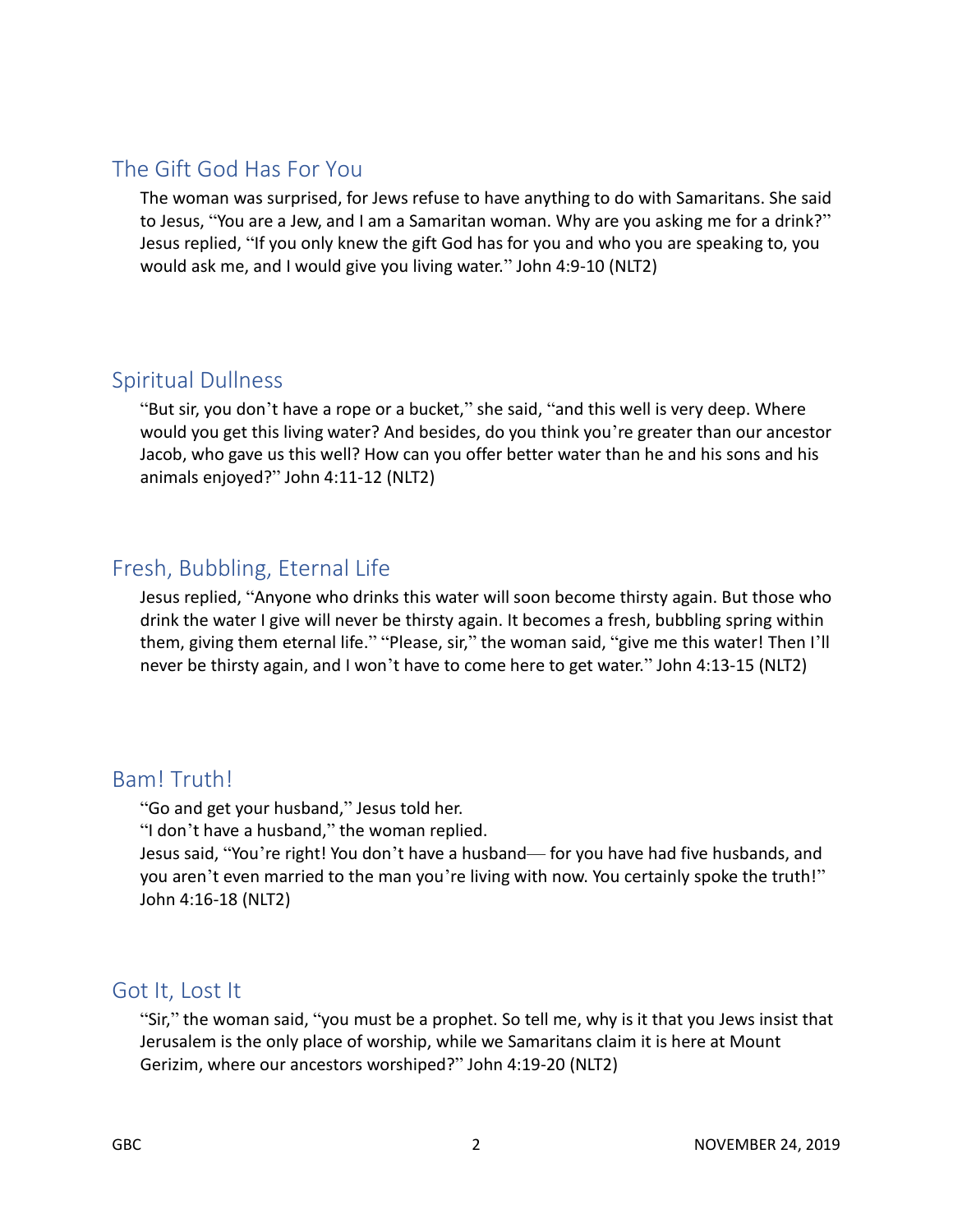#### Wait, What?

Jesus replied, "Believe me, dear woman, the time is coming when it will no longer matter whether you worship the Father on this mountain or in Jerusalem." John 4:21 (NLT2)

# Worship in Spirit and in Truth

You Samaritans know very little about the one you worship, while we Jews know all about him, for salvation comes through the Jews. But the time is coming—indeed it's here now when true worshipers will worship the Father in spirit and in truth. The Father is looking for those who will worship him that way. For God is Spirit, so those who worship him must worship in spirit and in truth." John 4:22-24 (NLT2)

## The Messiah

The woman said, "I know the Messiah is coming—the one who is called Christ. When he comes, he will explain everything to us." Then Jesus told her, "I AM the Messiah!" John 4:25-26 (NLT2)

# Questioning Jesus

Just then his disciples came back. They were shocked to find him talking to a woman, but none of them had the nerve to ask, "What do you want with her?" or "Why are you talking to her?" John 4:27 (NLT2)

# Come and See

The woman left her water jar beside the well and ran back to the village, telling everyone, "Come and see a man who told me everything I ever did! Could he possibly be the Messiah?" John 4:28-29 (NLT2)

#### Telling Jesus

Meanwhile, the disciples were urging Jesus, "Rabbi, eat something." But Jesus replied, "I have a kind of food you know nothing about." "Did someone bring him food while we were gone?" the disciples asked each other. John 4:31-33 (NLT2)